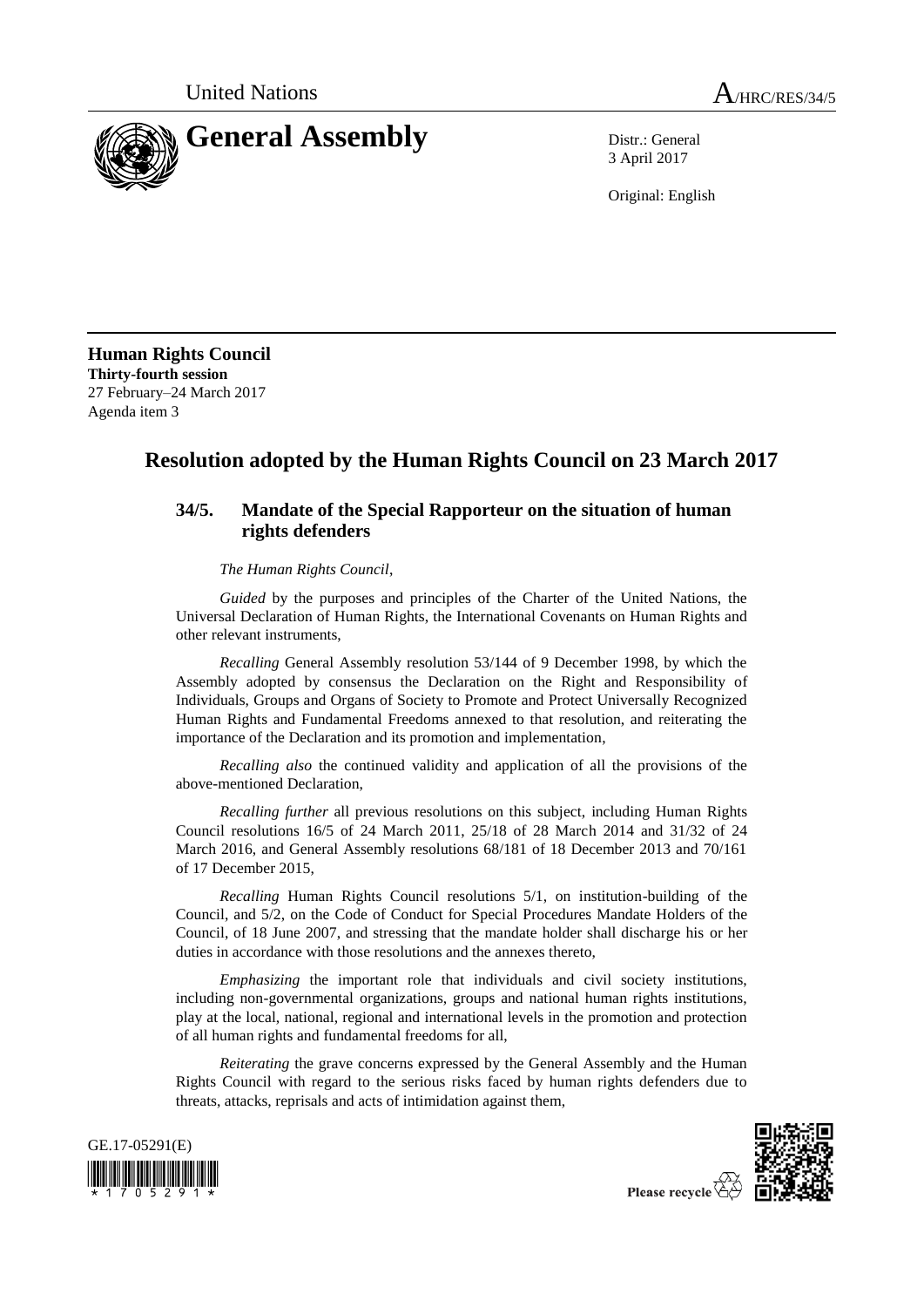*Reaffirming* that States are under the obligation to protect all human rights and fundamental freedoms of all persons,

*Stressing* that respect and support for the activities of all human rights defenders, including women human rights defenders, are essential to the overall enjoyment of human rights,

*Mindful* that domestic law and administrative provisions and their application should facilitate the work of human rights defenders, including by avoiding any criminalization, stigmatization, impediments, obstructions or restrictions thereof contrary to international human rights law,

*Underscoring* that the legal framework within which human rights defenders work peacefully to promote and protect human rights and fundamental freedoms is that of national legislation consistent with the Charter and international human rights law,

*Gravely concerned* that, in some instances, national security and counter-terrorism legislation and other measures, such as laws regulating civil society organizations, have been misused to target human rights defenders or have hindered their work and endangered their safety in a manner contrary to international law,

*Recognizing* the urgent need to address, and to take concrete steps to prevent and stop, the use of legislation to hinder or limit unduly the ability of human rights defenders to exercise their work, including by reviewing and, where necessary, amending relevant legislation and its implementation in order to ensure compliance with international human rights law,

1. *Welcomes* the work and takes note with appreciation of the report of the Special Rapporteur on the situation of human rights defenders, $<sup>1</sup>$  and strongly urges all</sup> States to take concrete steps to create, in law and in practice, a safe and enabling environment in which human rights defenders can operate free from hindrance and insecurity;

2. *Decides* to extend the mandate of the Special Rapporteur on the situation of human rights defenders for a period of three years in the same terms as provided for by the Human Rights Council in its resolution 16/5;

3. *Urges* all States to cooperate with and assist the Special Rapporteur in the performance of his or her tasks, to provide all information and to respond to the communications transmitted to them by the Special Rapporteur without undue delay;

4. *Calls upon* States to give serious consideration to responding favourably to the requests of the Special Rapporteur to visit their countries, and urges them to enter into a constructive dialogue with the Special Rapporteur with respect to the follow-up to and implementation of his or her recommendations so as to enable him or her to fulfil the mandate even more effectively;

5. *Requests* the Secretary-General and the United Nations High Commissioner for Human Rights to provide the Special Rapporteur with all the assistance necessary for the effective fulfilment of his or her mandate;

6. *Encourages* all concerned United Nations agencies and organizations, within their mandates, to provide all possible assistance and support to the Special Rapporteur for the effective fulfilment of his or her mandate, including in the context of country visits and

 $1$  A/HRC/34/52.